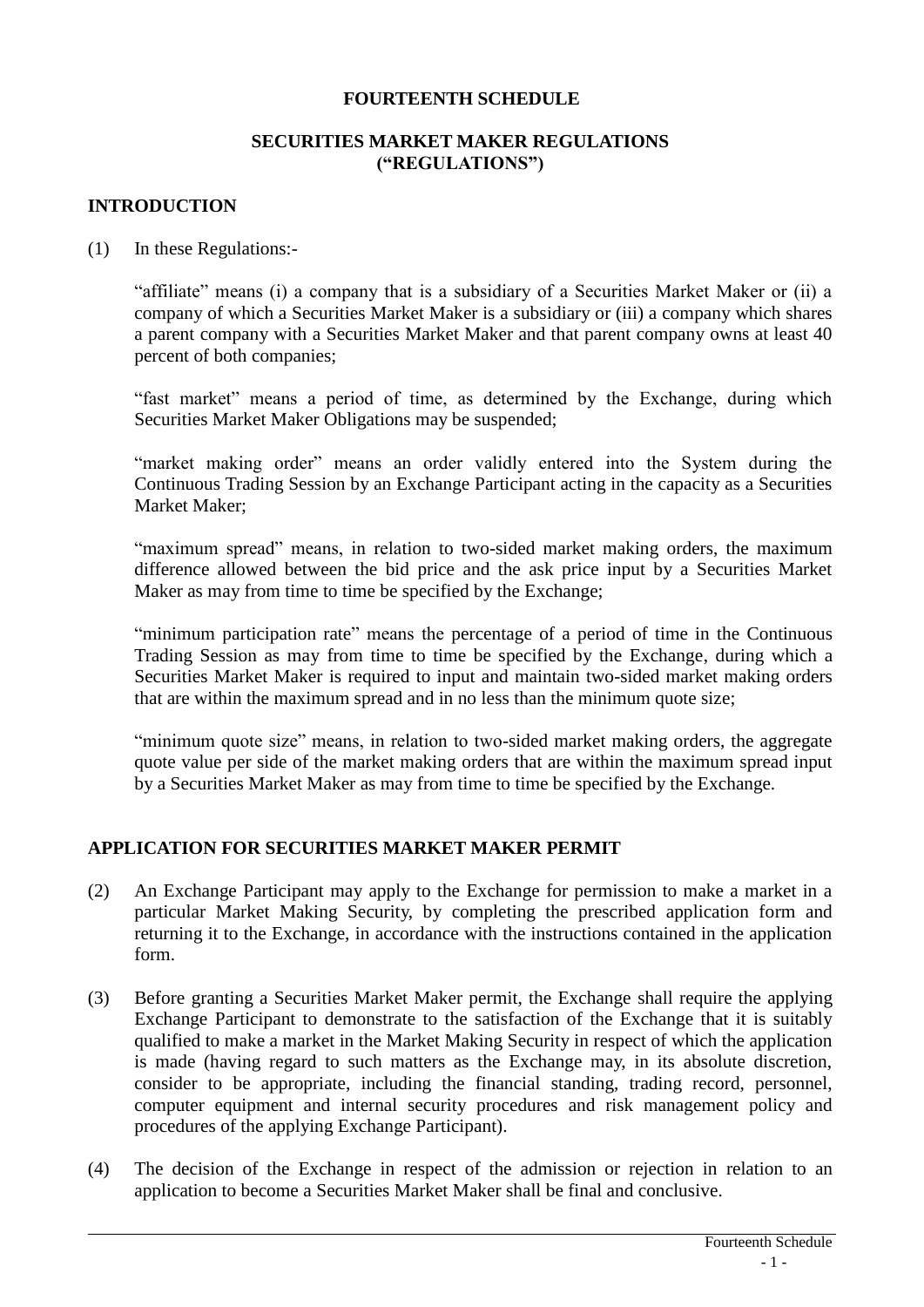(5) The Exchange Participant which is applying for a Securities Market Maker permit, will be notified in writing by the Exchange of the grant of each Securities Market Maker permit for each Market Making Security.

### **APPLICATION FOR REGISTRATION OF DESIGNATED SPECIALIST**

- (5A) (a) A Securities Market Maker may apply to and register with the Exchange one or more of its corporate clients as its Designated Specialists. The application must be made in writing in the form prescribed by the Exchange from time to time. If the application is approved, the name of the Designated Specialist, each Market Making Security for which the Designated Specialist is registered and the name of the applying Securities Market Maker shall be entered into the Register of Designated Specialists kept by the Exchange.
	- (b) No Securities Market Maker shall apply to register a corporate client to be its Designated Specialist for a Market Making Security if such corporate client is already registered as a Designated Specialist of another Securities Market Maker for the same Market Making Security.
	- (c) A Securities Market Maker may apply to register one or more of its Designated Specialists for any Market Making Security specified in its current Securities Market Maker permit.
- (5B) (a) Before approving the application to register a Designated Specialist, the Exchange may give regard to such matters as the Exchange may, in its absolute discretion, consider to be appropriate and shall require the applying Securities Market Maker to demonstrate to the satisfaction of the Exchange that its corporate client which it is applying for registration as a Designated Specialist has satisfied at least one of the following conditions:
	- (i) it is an entity licensed by or registered with the Commission for Type 1 or Type 2 regulated activity under the Ordinance, or licensed or registered for similar activity by an overseas authority having a memorandum of understanding with the Commission for the sharing of market surveillance information;
	- (ii) it is an entity which is a licensed bank regulated by an authority acceptable to the Exchange;
	- (iii) it is an entity which has maintained a current long-term credit rating of A- or above (Standard & Poor's) or A3 or above (Moody's); or
	- (iv) it has maintained a paid-up capital of at least HK\$50,000,000 and shareholders' funds of at least HK\$100,000,000;
	- (v) [Repealed]

and the Designated Specialist shall also comply with such other conditions and/or other requirements as may be prescribed by the Exchange from time to time.

(b) At the time of making an application under Regulation (5A)(a), a Securities Market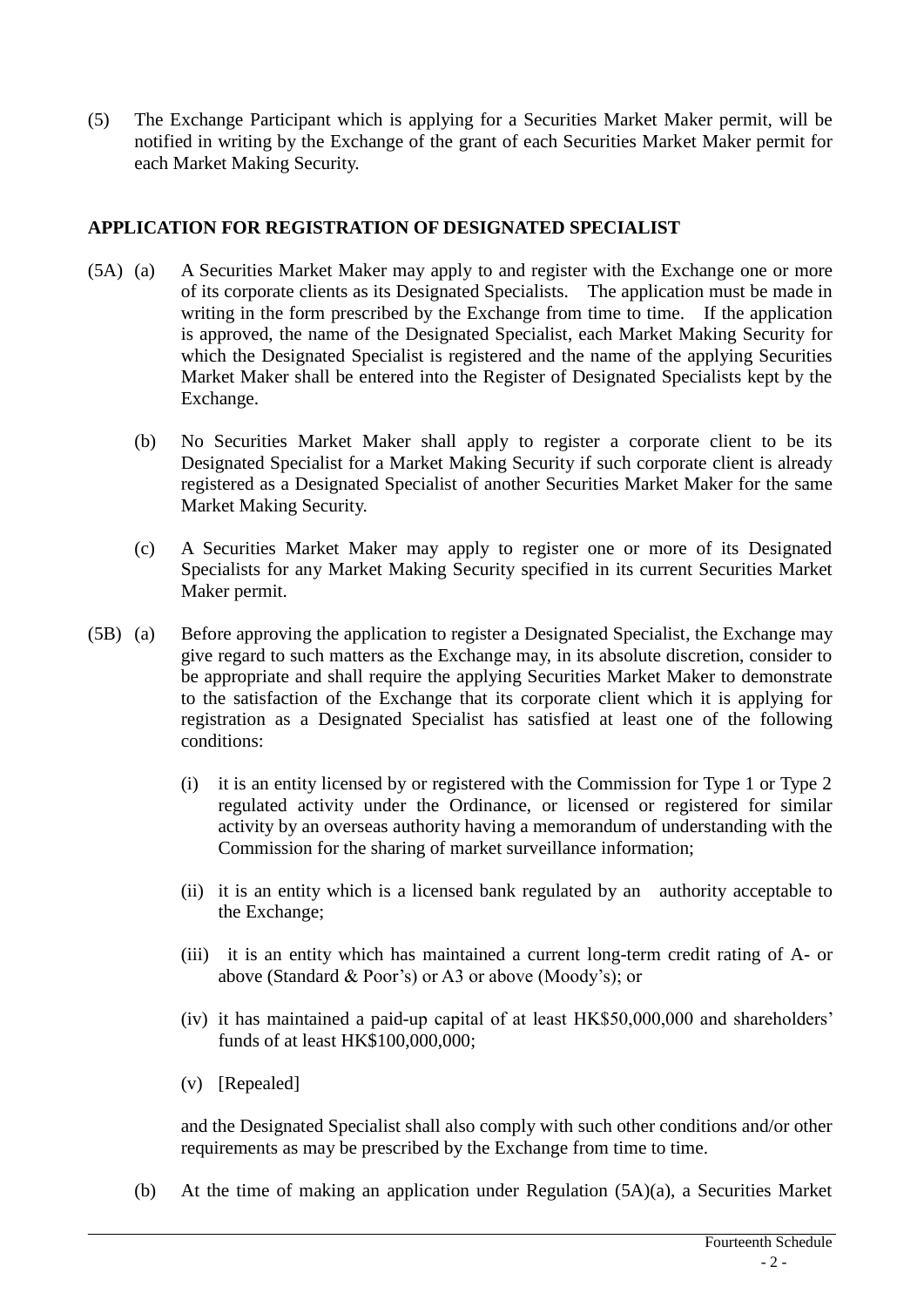Maker shall submit a declaration to the Exchange in a form prescribed by the Exchange from time to time stating that it has entered into a legally binding agreement with the corporate client which it is applying to be its Designated Specialist in which the corporate client has agreed with the Securities Market Maker to comply with, through the Securities Market Maker, the obligations set out in Regulations (9), (10) and (12) of this Schedule and the Securities Market Maker Obligations in or prescribed under the Appendix to this Schedule as approved by the Exchange from time to time as if it were the Securities Market Maker upon the corporate client being registered as a Designated Specialist. The Securities Market Maker shall immediately notify the Exchange in writing when the agreement referred to in this Regulation ceases to have any effect or the Securities Market Maker has reasons to believe that such an agreement shall become so. In these circumstances, the Exchange may revoke the registration of the Designated Specialist and remove its name and other related details from the Register of Designated Specialists.

- (c) A Securities Market Maker shall ensure that each of its Designated Specialists comply with the conditions set out in or prescribed under Regulation (5B)(a) at all times. A Securities Market Maker shall immediately notify the Exchange in writing when any of its Designated Specialists ceases to comply with the conditions prescribed in or under Regulation (5B)(a) and the Exchange shall revoke the registration of such Designated Specialist and remove its name and other related details from the Register of Designated Specialists.
- (d) A Securities Market Maker shall immediately notify the Exchange in writing upon becoming aware of any of the following matters:-
	- (i) any change in information relating to any of its Designated Specialists supplied to the Exchange at the time of application or from time to time;
	- (ii) any of its Designated Specialists being in breach of any rules or regulatory requirements of the regulatory authority it is subject to;
	- (iii) any disciplinary action taken by the regulatory authority against any of its Designated Specialists which it is subject to; or
	- (iv) any restrictive action being imposed on any of its Designated Specialists by the regulatory authority or any other bodies or authorities which it is subject to.
- (e) A Securities Market Maker shall give not less than three months' (or such shorter period of time as the Exchange may allow) prior written notice to the Exchange if the Securities Market Maker wishes to have the name of any of its Designated Specialists removed from the Register of Designated Specialists. The Exchange shall, upon expiration of the said notice, revoke the registration of the said Designated Specialist and remove its name and other related details from the Register of Designated Specialists.
- (f) The Exchange may approve an application on such conditions as it thinks fit, and if it considers necessary, amend or cancel any condition to which the approval is then subject.
- (g) The Exchange shall have absolute discretion to withhold or withdraw approval or revoke or suspend the registration of a Designated Specialist at any time and shall not be required to give any reason for its action. The decision of the Exchange shall be final and conclusive.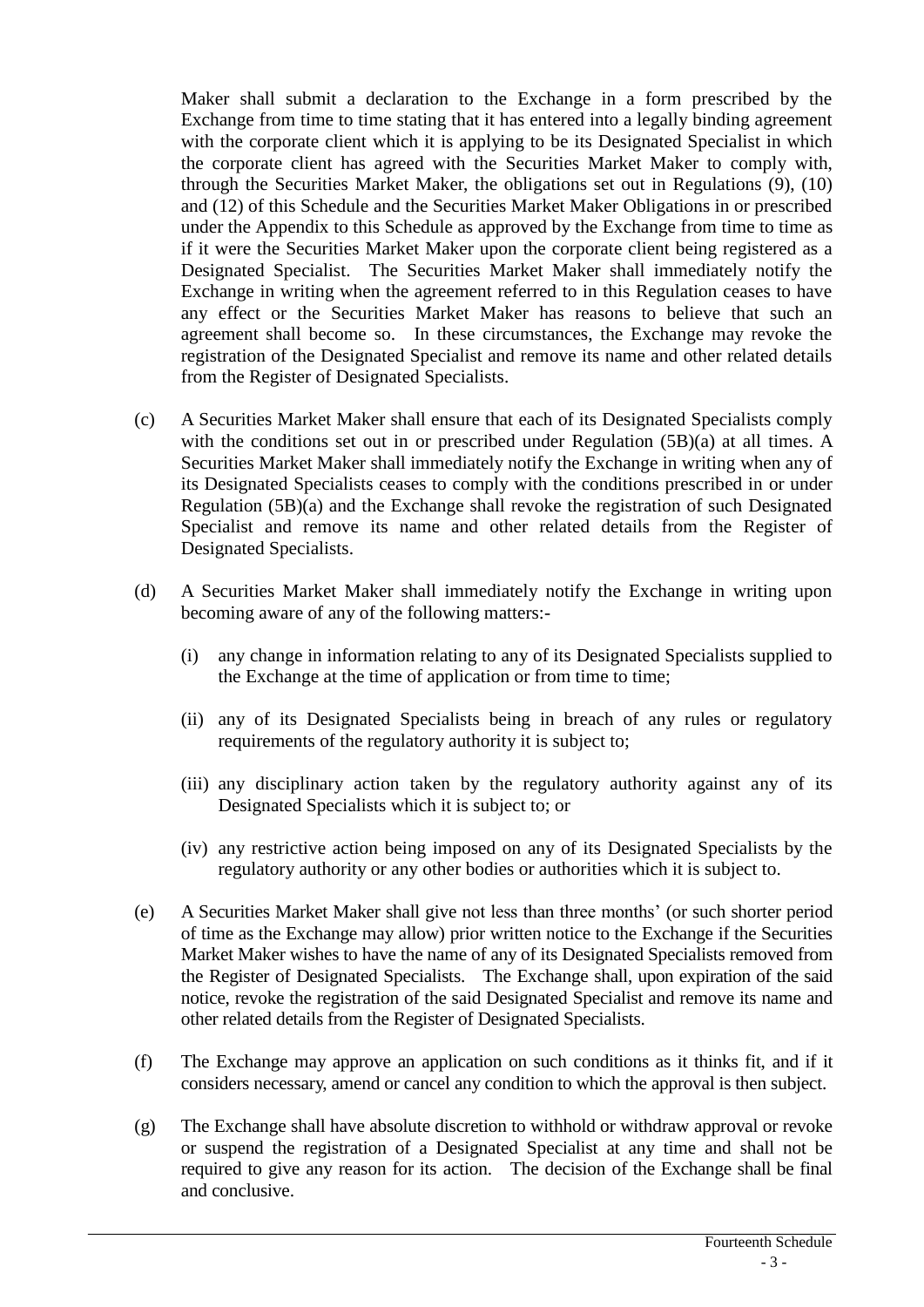- (h) A Securities Market Maker shall procure each of its Designated Specialists to provide information to the Securities Market Maker or, at the Exchange's request, to the Exchange directly in relation to any investigation or inquiries which involve market making activities, including but not limited to the provision of accounts and reports or any other documents which the Exchange may request from time to time.
- (i) Upon expiration or revocation of the Securities Market Maker permit, the registration of each Designated Specialist of a Securities Market Maker shall be revoked and the name and address of the Designated Specialist and of the Securities Market Maker removed from the Register of Designated Specialists.

# **FORM AND DURATION OF SECURITIES MARKET MAKER PERMITS**

- (6) Securities Market Maker permits shall be non-exclusive, non-transferable and in such form as may from time to time be prescribed by the Exchange.
- (7) Each Securities Market Maker permit shall state a trading day on which it is to come into effect and the period and the Market Making Security for which it is granted. Unless otherwise stipulated by the Exchange, the minimum period for which each permit will be granted will be 1 year and may be renewed at the Exchange's discretion.

## **RIGHTS AND OBLIGATIONS OF SECURITIES MARKET MAKERS**

- (8) Each Securities Market Maker shall enter market making orders for Market Making Securities, for which it holds a current Securities Market Maker permit into the System, for its own account or for the account of any of its affiliates or for the account of any of its Designated Specialists. Market making orders shall only be input into the System during the Continuous Trading Session.
- (9) Subject to Regulation (10), each Securities Market Maker (as the case may be) shall be obliged, in respect of a Market Making Security for which it holds a current Securities Market Maker permit, to:-
	- (i) enter two-sided market making orders into the System in no less than the minimum quote size and each within the maximum spread; and
	- (ii) [Repealed]
	- (iii) maintain such orders for a minimum period of time as specified by the Exchange from time to time.
- (10) A Securities Market Maker shall input and maintain market making orders for a Market Making Security, in accordance with Regulation (9) above, and meet the minimum participation rate over such time period as may from time to time be stipulated by the Exchange.
- (11) In assessing the participation rate of a Securities Market Maker for the purpose of Regulation (10) above, the Exchange may, in its absolute discretion, take into account all the relevant circumstances including but not limited to the general conditions of the market, either as a whole or of a specific security.
- (12) Each Securities Market Maker (as the case may be) must be available to input and maintain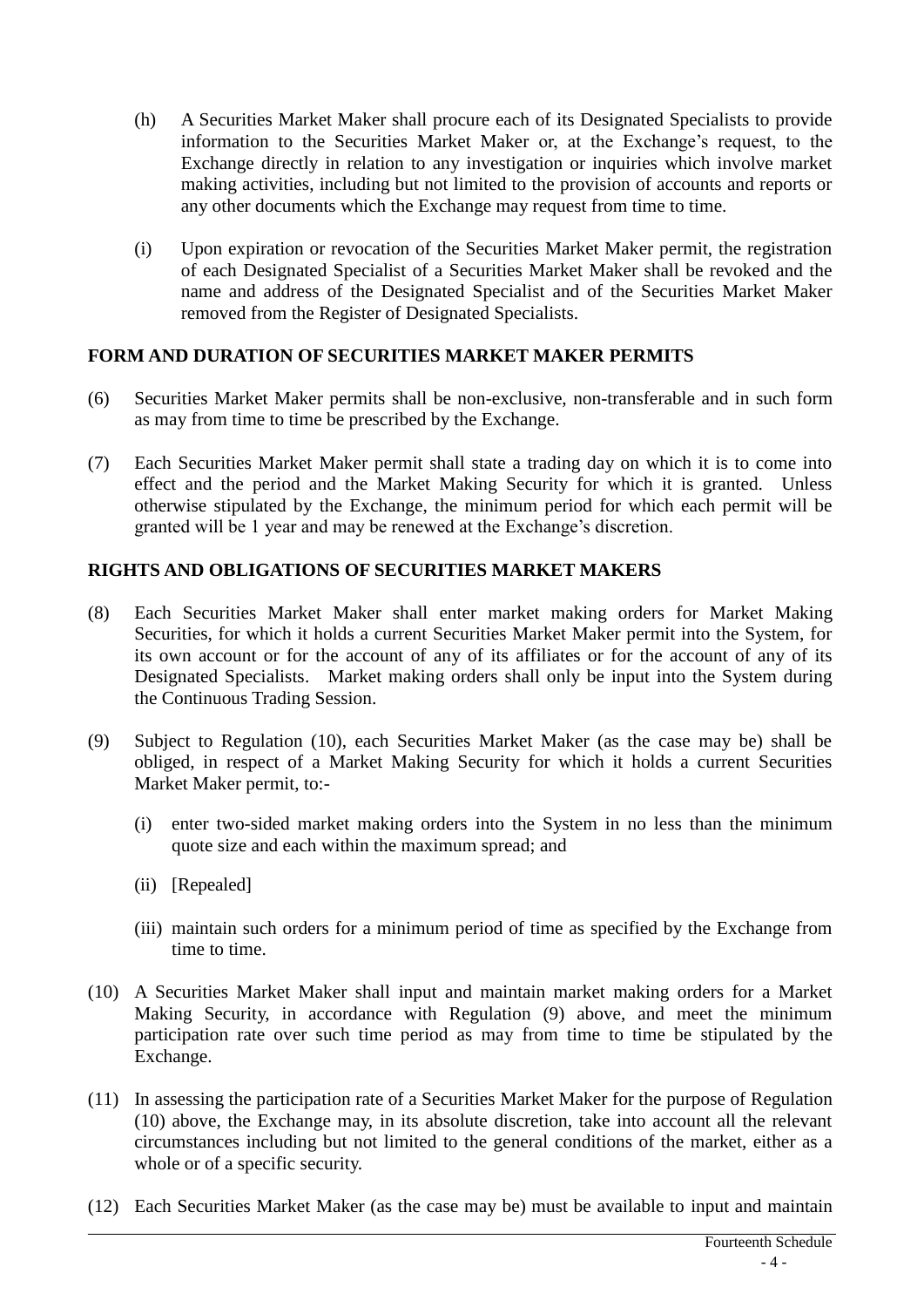market making orders on all trading days during the period for which its permit is granted unless specifically exempted by the Exchange.

- (13) Each Securities Market Maker (as the case may be) may enter market making orders and conclude trades in the System for its own account, or for the account of any of its affiliates, or for the account of any of its Designated Specialists to improve the liquidity and spread in a Market Making Security for which it holds a current Securities Market Maker permit.
- (13A)All market making orders entered by a Securities Market Maker into the System shall be for its own account, or for the account of any of its affiliates, or for the account of any of its Designated Specialists and shall not be for the account of or for the benefit of any third party. A Securities Market Maker shall be fully responsible and liable for all market making orders entered into the System irrespective of whether it is for its own account, or for the account of any of its affiliates, or for the account of any of its Designated Specialists.
- (14) Some of the Securities Market Maker Obligations are set out in the Appendix to this Schedule.

### **RIGHTS AND OBLIGATIONS OF SECURITIES MARKET MAKERS WITH DESIGNATED SPECIALISTS**

- (14A)A Securities Market Maker which intends to register any Designated Specialist for a specified Market Making Security shall indicate to the Exchange in such manner as the Exchange may from time to time determine if it will also perform market making activities for that specified security by itself together with the Designated Specialist, in which case the Securities Market Maker shall, notwithstanding the registration of any Designated Specialist, be obliged to comply with the obligations set out in Regulations (9), (10) and (12) and the Securities Market Maker Obligations in or prescribed under the Appendix as approved by the Exchange from time to time.
- (14B) A Securities Market Maker which has registered one or more Designated Specialist for a specified Market Making Security shall enter market making orders for the account of itself, where applicable, and each such Designated Specialist in respect of that specified security and shall maintain separate accounts for itself and each such Designated Specialist.
- (14C) A Securities Market Maker must have in place the necessary systems and procedures to maintain sufficient risk management control on itself and its Designated Specialists.
- (14D)A Securities Market Maker shall be fully responsible and liable for all acts or omissions of each of its Designated Specialists and for breach, infringement or non-compliance of these Rules and the Regulations.
- (14E) A Securities Market Maker shall enter market making orders into the System and conclude trades and perform market making activities by itself and/or with its Designated Specialists in such manner as prescribed by the Exchange from time to time.
- (14F) A Securities Market Maker shall ensure that each of its Designated Specialists shall at all times comply with the obligations set out in Regulations (9), (10) and (12) and the Securities Market Maker Obligations in or prescribed under the Appendix as approved by the Exchange from time to time.
- (14G)Without prejudice to the general power of the Exchange to revoke or suspend the registration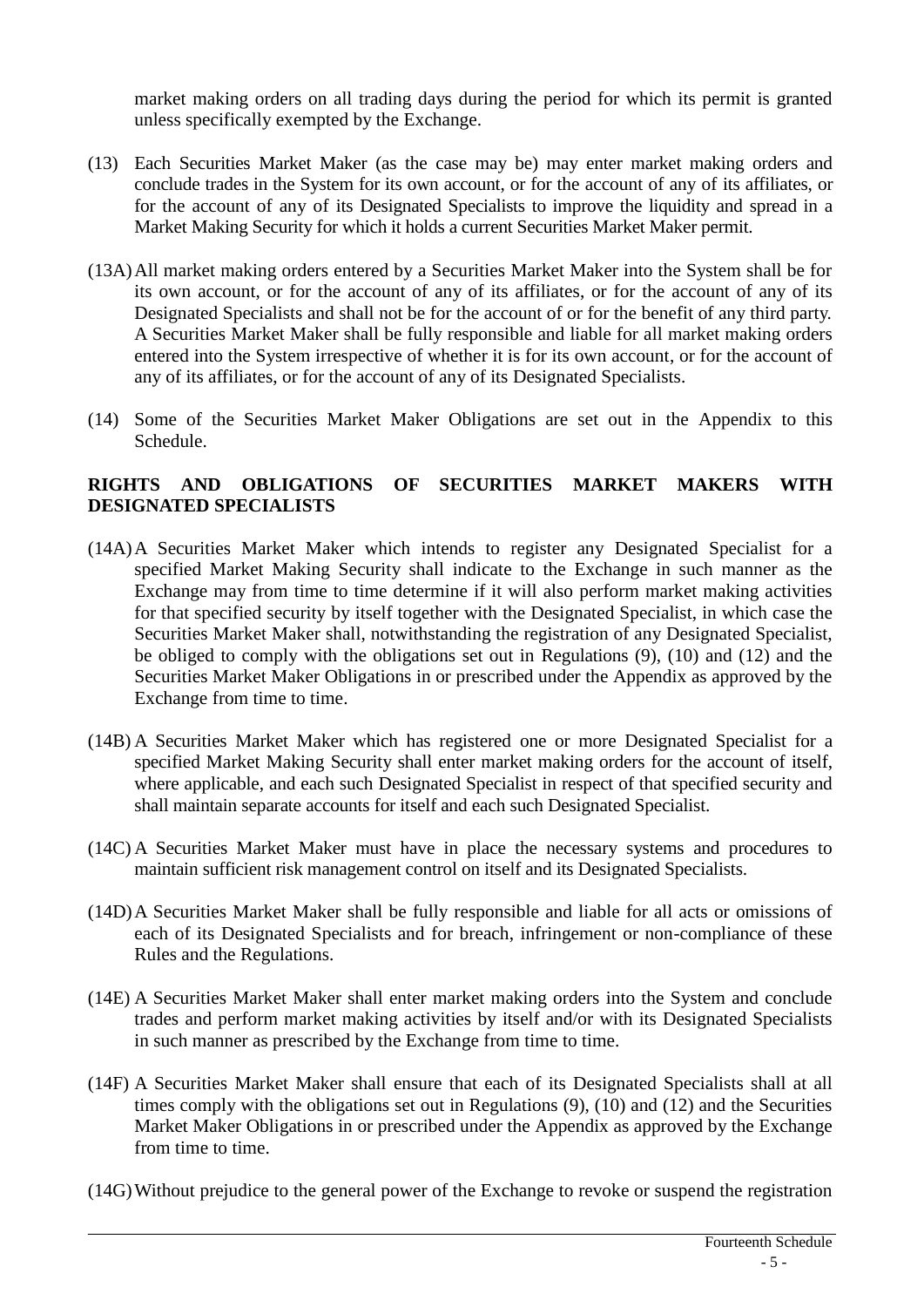of a Designated Specialist under Regulation  $(5B)(g)$ , the registration of the Designated Specialist may be revoked and its name and other related details removed from the Register of Designated Specialists (i) if the Securities Market Maker fails to comply with Regulation (14F) or (ii) if the Designated Specialist has, in the opinion of the Exchange, manipulated or distorted the market for one or more Market Making Securities or attempted to do so or abused its capacity as a Designated Specialist of the Securities Market Maker.

# **MARKET MAKING CENTRAL GATEWAY SESSION**

- (15) (a) [Repealed]
	- (b) A Securities Market Maker upon payment of a fee to be determined by the Board from time to time shall be entitled to have its BSS or NSTD connected to a Market Making Central Gateway session for access to the System. The number of Market Making Central Gateway sessions that a Securities Market Maker may be designated at any one time shall be determined by the Board from time to time. Unless otherwise determined by the Board, the Market Making Central Gateway session shall be subject to the Rules relating to "Central Gateway session" referred to in Rule 365(1) insofar as they are applicable.
- (15A) [Repealed]
- (16) [Repealed]
- (16A) A Securities Market Maker shall be responsible and liable for the granting, monitoring and supervision of access to any Market Making Central Gateway sessions designated to it.
- (17) [Repealed]
- (17A) A Market Making Central Gateway session shall be assigned with a standard Central Gateway throttle or multiples of a standard Central Gateway throttle (as the case may be) as determined by the Board from time to time for use by the Securities Market Maker for entering market making orders and/or other orders as the Board may from time to time determine into the System.
- (17B) A Securities Market Maker shall use a Market Making Central Gateway session for entering market making orders into the System in such manner as the Board may from time to time determine. The Board may from time to time determine orders or activities a Securities Market Maker may enter or carry out using a Market Making Central Gateway session subject to such conditions and in such manner as the Board may from time to time determine.

#### **SUSPENSION, REVOCATION AND SURRENDER**

- (18) Any market making obligations may be suspended by the Exchange for such period, as it shall think fit: -
	- (i) if the market for any Market Making Security in respect of which the Securities Market Maker permits have been granted is not, in the Exchange's opinion, orderly;
	- (ii) if the trading of any Market Making Security and/or its underlying securities in respect of which Securities Market Maker permits have been granted is not, in the Exchange's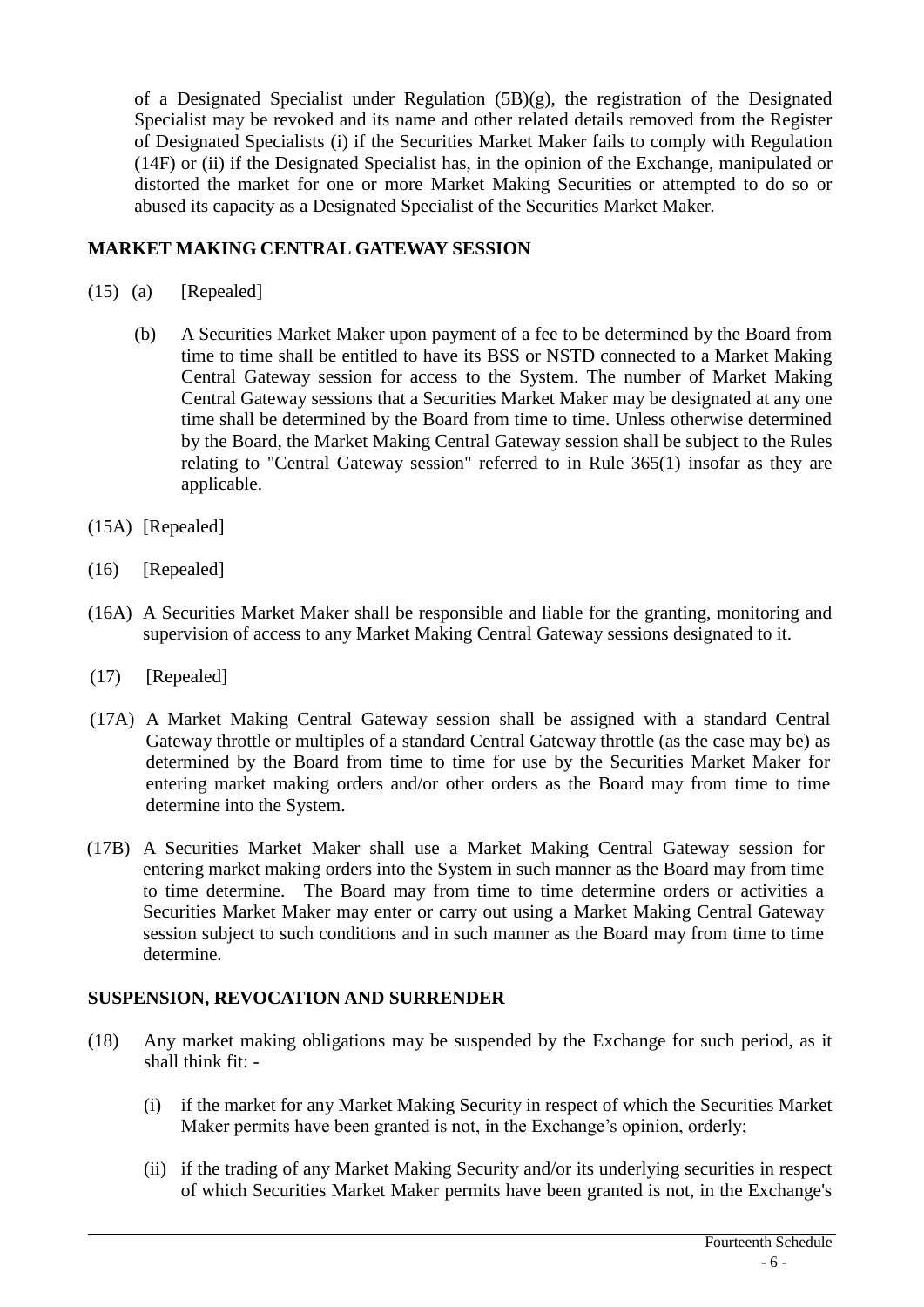opinion, orderly;

- (iii) [Repealed]
- (iv) if the Market Making Security in respect of which the Securities Market Maker permits have been granted are suspended from trading;
- (v) [Repealed]
- (vi) when a fast market is determined by the Exchange; or
- (vii) in any circumstances as may be determined by the Exchange.
- (19) Any Securities Market Maker permit (where applicable) may be revoked by the Exchange in its absolute discretion at any time without giving any reason or notice. Without prejudice to this general power of revocation, a Securities Market Maker permit will be revoked:-
	- (i) if the Securities Market Maker fails to comply with Regulations (9) to (14G) (inclusive) after having received a warning from the Exchange; or
	- (ii) if the Securities Market Maker has, in the opinion of the Exchange, manipulated or distorted the market for one or more Market Making Securities or attempted to do so or abused his or its rights as a Securities Market Maker; or
	- (iii) if the Securities Market Maker is suspended, expelled or, for any other reason, ceases to be an Exchange Participant,

and the Securities Market Maker (as the case may be) shall still be subject to these Regulations in respect of any events which occurred prior to and after the revocation.

- (19A) Upon suspension, withdrawal, revocation or surrender of the Securities Market Maker permit of a Securities Market Maker, the Exchange shall terminate the access of any Market Making Central Gateway sessions designated to it to the System.
- (19B) The Exchange has absolute discretion at any time to suspend, withdraw or revoke a Securities Market Maker's access to the System through any Market Making Central Gateway session on such terms and for such period as the Board shall think fit without giving any reason or notice and the decision of the Board shall be final and conclusive. Without prejudice to the aforesaid general power, the Exchange shall have the right to suspend, withdraw or revoke a Securities Market Maker's access in such capacity of any Market Making Central Gateway session to the System on such terms and for such period as the Board shall think fit if it fails to comply with these Regulations or if it has been suspended, expelled or for any reason ceases to be an Exchange Participant. The decision of the Board shall be final and conclusive. For the avoidance of doubt, the Exchange Participant shall remain liable for its failure to comply with these Regulations and for any monies due and payable under these Regulations as if its access in the capacity as a Securities Market Maker has not been suspended, withdrawn or revoked.
- (20) An Exchange Participant may surrender at any time its Securities Market Maker permit for any Market Making Security by giving not less than three months' (or such shorter period of time as the Exchange may allow) written notice to that effect to the Exchange.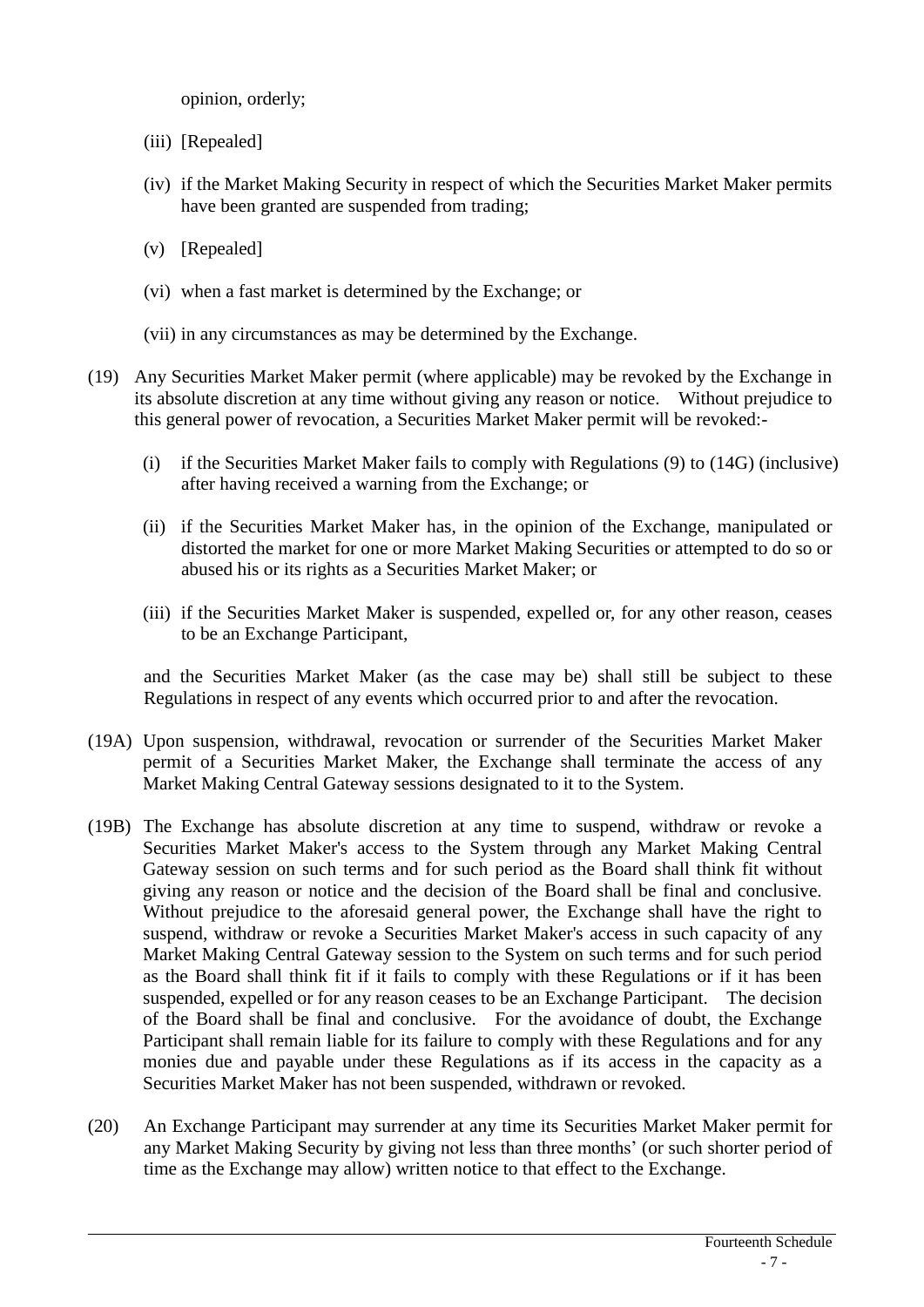(21) The Exchange may, at its sole discretion, reject a new application for a Securities Market Maker permit by any Exchange Participant which has previously surrendered, or failed to renew, a Securities Market Maker permit or which has had a Securities Market Maker permit revoked.

### **SECURITIES MARKET MAKER SHORT SELLING**

- (22) Notwithstanding anything to the contrary contained in these Rules, Securities Market Maker Short Selling by a Securities Market Maker or a Securities Market Maker for its Designated Specialists shall be conducted in accordance with these Regulations and in compliance at all times with the Ordinance.
- (23) A Securities Market Maker Short Selling transaction shall only be concluded in a Market Making Security which is automatically struck through the System.
- (24) A Securities Market Maker Short Selling order shall only be input into the System during the Continuous Trading Session. In respect of a Securities Market Maker Short Selling order, a Securities Market Maker shall when inputting the order into the System, indicate in such manner as the Exchange shall from time to time determine, that the order is a Securities Market Maker Short Selling order.
- (25) The Chief Executive may restrict or prohibit a Securities Market Maker from Securities Market Maker Short Selling provided he has first obtained the approval of the Chairman of the Board, which may be given either orally or in writing. Notice of such restriction or prohibition, whether oral or written, shall take effect immediately upon communication to or service on the Securities Market Maker from the time specified in the notice and shall remain effective and in force until revoked, removed or modified by the Chief Executive.
- (26) A Securities Market Maker Short Selling could be made on the Exchange below the best current ask price.
- (27) The Exchange may from time to time exempt any orders, trades and Securities Market Maker from all or any of the provisions of these Regulations.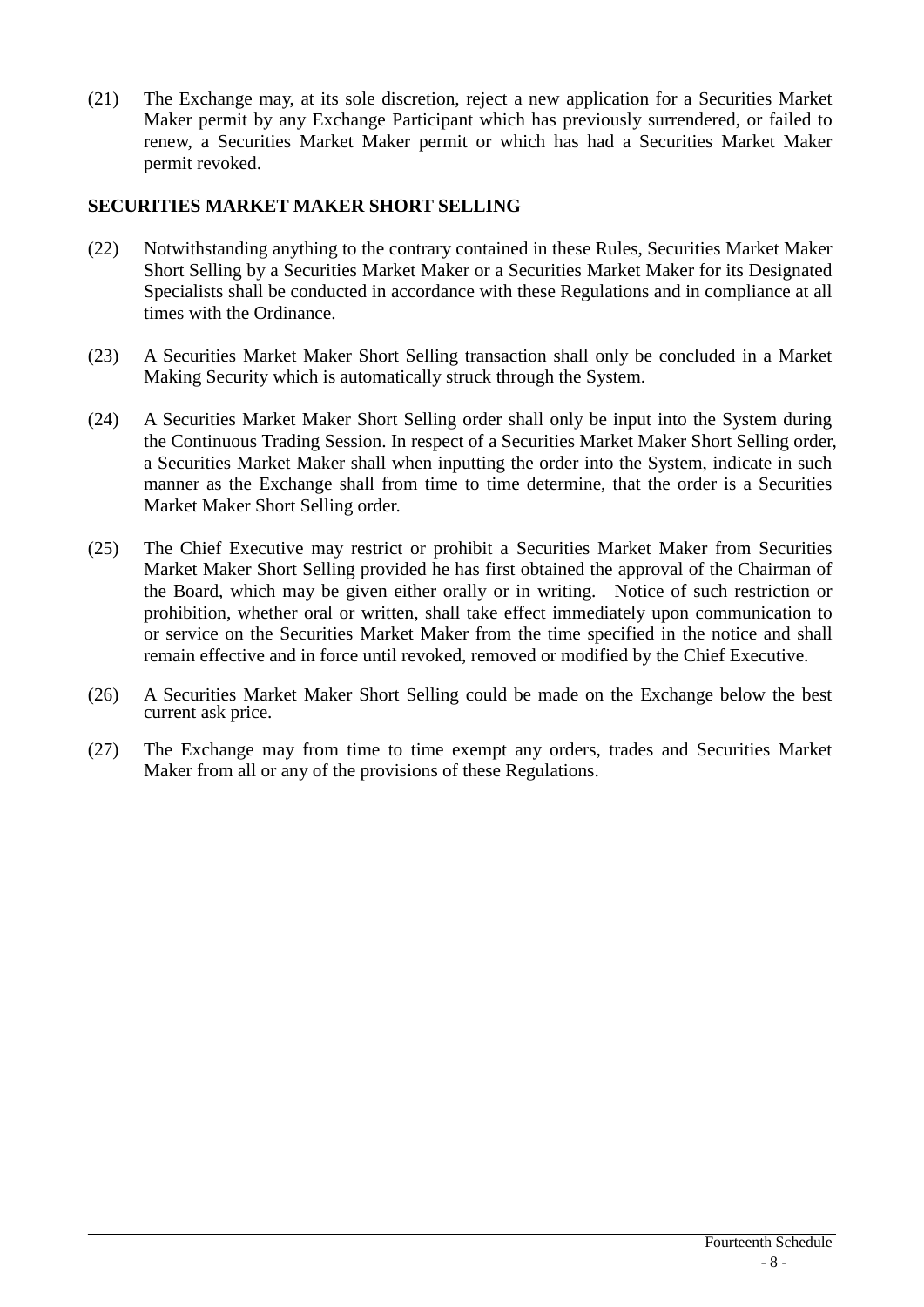## **APPENDIX TO FOURTEENTH SCHEDULE**

#### **SECURITIES MARKET MAKER OBLIGATIONS ("Obligations")**

- 1. Without prejudice to the other powers of the Exchange in relation to the Obligations, the Obligations as specified below may be subject to revision as determined by the Chief Executive, in consultation with the Chairman of the Exchange and the Chief Executive Officer of the Commission. Any such determination made to revise the Obligations will be notified to Exchange Participants.
- 2. The Exchange has absolute discretion to prescribe from time to time different Obligations with respect to different Market Making Securities. Such different Obligations will be notified to the Exchange Participants. Unless otherwise notified to the Exchange Participants, the Obligations with respect to each of the Market Making Securities may be prescribed by the Exchange within the following ranges:

|                                                                                                                                                          | Ranges within which the Obligations may<br>be prescribed                                                                                                 |
|----------------------------------------------------------------------------------------------------------------------------------------------------------|----------------------------------------------------------------------------------------------------------------------------------------------------------|
| The maximum spread of two-sided market<br>making orders entered by a Securities<br>Market Maker into the System                                          | $0.25$ to $2.00$ percent or where the nominal<br>price of the security is under such price as<br>the Exchange may from time to time<br>specify, 1 spread |
| The minimum quote size of market making<br>orders that a Securities Market Maker<br>submits in accordance with Regulation (9)                            | HKD50,000 to 1,000,000                                                                                                                                   |
|                                                                                                                                                          | RMB50,000 to 1,000,000                                                                                                                                   |
|                                                                                                                                                          | USD5,000 to 200,000                                                                                                                                      |
| The minimum period of time for which a<br>Securities Market Maker shall maintain a<br>market making order after initially entering<br>it into the System | 0 to 90 seconds                                                                                                                                          |
| The minimum participation rate of a<br>Securities Market Maker in one trading<br>day                                                                     | 50 to 90 percent                                                                                                                                         |

- 3. [Repealed]
- 4. [Repealed]
- 5. [Repealed]
- 6. [Repealed]
- 7. In the event that a Securities Market Maker fails to meet the minimum participation rate in a Market Making Security in a trading day in accordance with the Fourteenth Schedule for five or more days in a month for two consecutive months, its Securities Market Maker permit for that Market Making Security may be revoked at the Exchange's discretion.